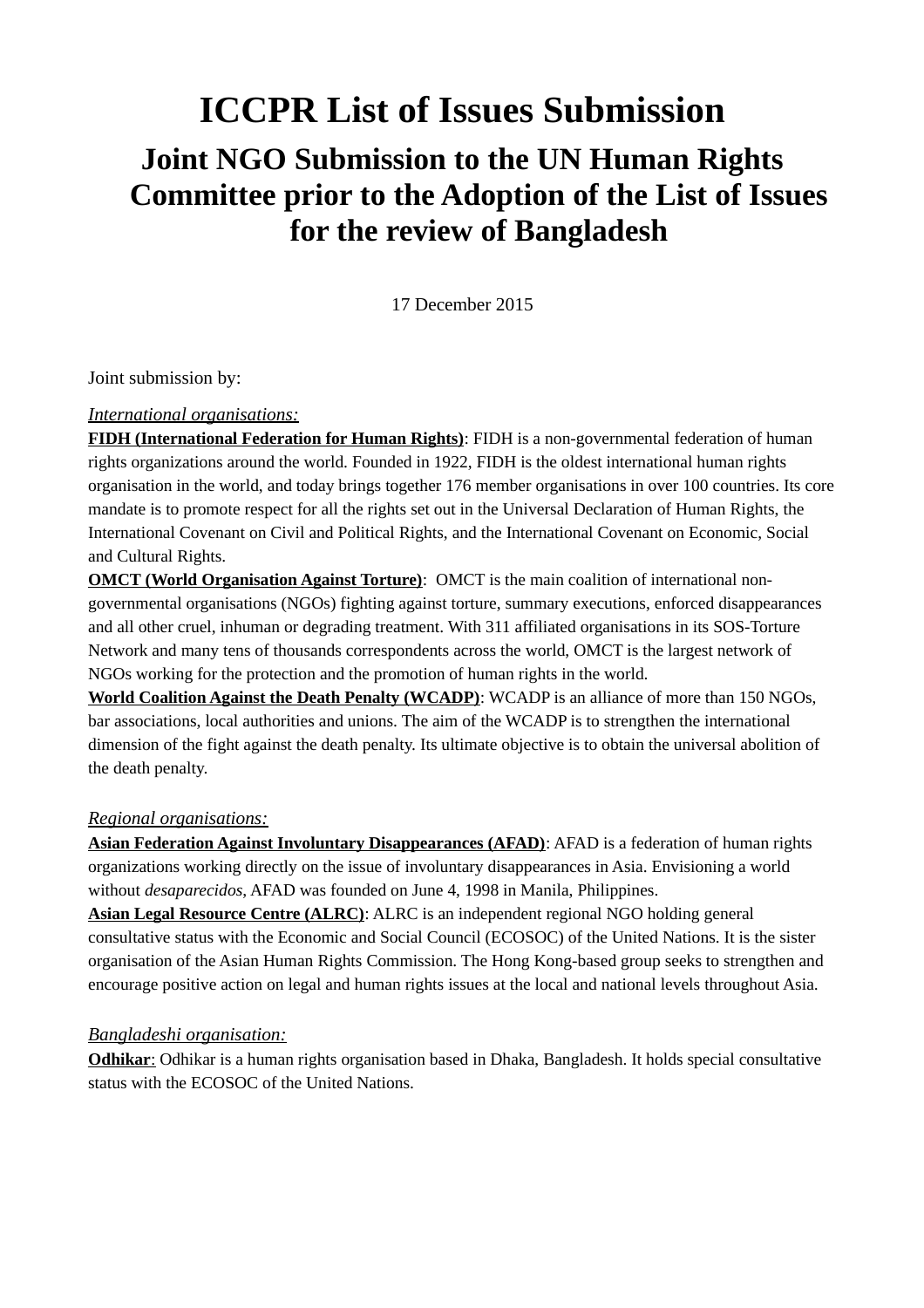### **Gender-based violence (arts. 2, 3, 7, 23 and 26)**

Women in Bangladesh continue to be victims of various forms of violence including attacks linked to dowry demands, rape, sexual harassment, stalking, acid attacks and domestic violence.

Dowry violence<sup>[1](#page-1-0)</sup>: In November 2015 alone, our organisations received reports of at least 18 women subjected to dowry violence in Bangladesh. Of these women, 10 were allegedly killed because of dowry demands being unmet, and eight women were physically abused over dowry demands. One brutal example took place on 5 November 2015, when a housewife named Sheuly Akhter had her eyes gouged out with a knife by her husband Jewel over unmet dowry demands.

Rape<sup>[2](#page-1-1)</sup>: In November 2015 alone, our organisations received reports of 60 females who were raped in Bangladesh. Among them, 21 were women, 36 were girls below the age of 16, and the age of three victims could not be determined. Additionally, 11 women and children reported being victims of attempted rape.

Sexual harassment/stalking<sup>[3](#page-1-2)</sup>: A majority of the victims of sexual harassment and stalking in Bangladesh are young women at the school and college level. In November 2015 alone, our organisations received reports of 23 girls and women who were victims of sexual harassment. Of them, three were killed after resisting their harassers.

Acid violence<sup>4</sup>: Despite the existence of the Acid Control Act (2002) and Acid Crime Control Act (2002), girls and women continue to be victims of acid violence, due to the laws not being enforced by the authorities. A majority of the acid attacks on women have occurred after women have refused sexual advances, or over land disputes. From January to November 2015, our organisations received reports of at least 45 victims of acid violence.

# **Right to life (art. 6)**

The Death Penalty<sup>[5](#page-1-4)</sup>: Bangladesh continues to retain the death penalty for crimes not considered "the most serious" under international law, including for drug crimes, treason, and espionage. From 2007 to 2014, courts handed down at least 863 new death sentences, and 31 people condemned to death were executed. In 2014 alone, at least 175 people were sentenced to death, resulting in at least 1,235 people under sentence of death at the end of 2014.

Extra-judicial killings<sup>[6](#page-1-5)</sup>: During November 2015 alone, our organisations received reports of at least nine persons killed extra-judicially by the police, and four persons by the paramilitary force called the Rapid Action Battalion (RAB). These deaths were registered by the authorities as being caused by "crossfire/encounters/gunfights", despite family members of the victims reporting that their relatives were intentionally shot dead by members of law enforcement agencies. The authorities have refused to further investigate these cases.

Enforced or Involuntary Disappearances<sup>[7](#page-1-6)</sup>: The right to life is arbitrarily deprived in Bangladesh through the prevalent practice of enforced or involuntary disappearances. From 2009 to November 2015, human rights defenders have documented over 229 cases of enforced disappearances in Bangladesh. The pattern of

<span id="page-1-6"></span>7 Ibid

<span id="page-1-0"></span><sup>1</sup> See Bangladesh Initial State Party Report of 19 June 2015; CCPR/C/BGD/1; paragraphs 47-50, pages 9-10

<span id="page-1-1"></span><sup>2</sup> Ibid; paragraph 47, page 9; paragraph 50, page 10

<span id="page-1-2"></span><sup>3</sup> Ibid; paragraph 50, page 10; paragraph 83, page 15; paragraphs 83-85, pages 15-16

<span id="page-1-3"></span><sup>4</sup> Ibid; paragraph 50, page 10

<span id="page-1-4"></span><sup>5</sup> Ibid; paragraphs 59-62, pages 11-12; paragraph 69, page 13;

<span id="page-1-5"></span><sup>6</sup> Ibid; paragraph 58, page 11

ICCPR List of Issues on Bangladesh: Joint NGO Submission Page 2 of 5 December 2015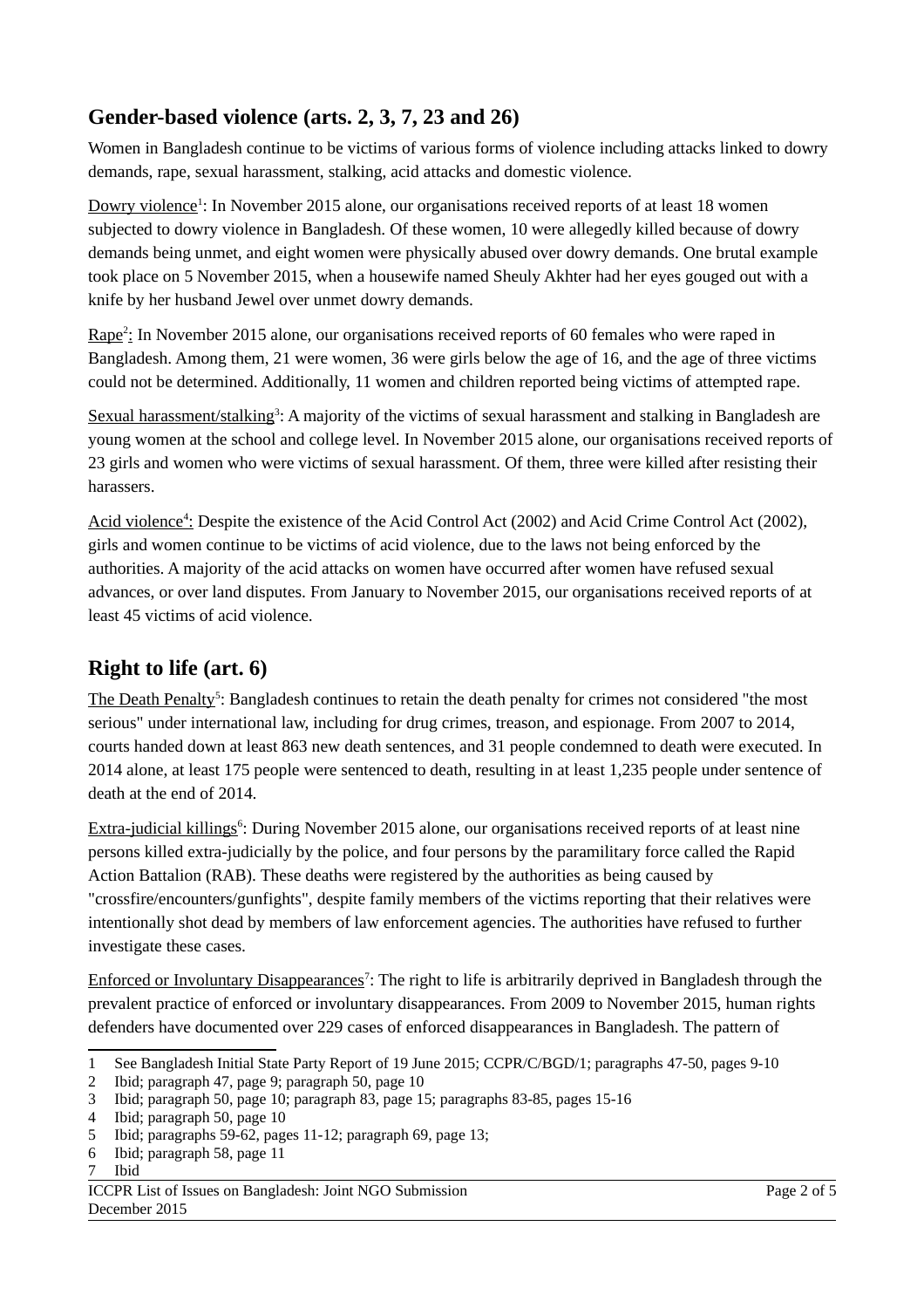abduction, the political identities of the victims, the inaction on the part of the law-enforcement agencies and justice institutions, the ongoing harassment and intimidation by government intelligence agents against the families of the disappeared, and the statements of eye-witnesses suggest that the government and lawenforcement agencies are directly involved in these enforced disappearances. From January to November 2015, at least 59 persons have been reportedly disappeared. Seven of these individuals eventually reappeared with no acknowledgement by the authorities; 34 others resurfaced in police custody; and 10 others were found dead. The whereabouts of the eight other persons are still unknown. In most cases, eye-witnesses reported that the police and/or the RAB were involved in abducting the victims.

### **Accountability (arts. 2, 6, 7, 9, 10 and 14)**

Impunity for labour rights violationsu<sup>[8](#page-2-0)</sup>: Despite the initiatives enacted after the Rana Plaza disaster in 2013, many violations of labour rights and hazardous working conditions continue to prevail in Bangladesh with impunity. Notably, government officials implicated in serious factory disasters, such as the 2013 building collapse in Savar and the 2012 Tazreen factory fire, have yet to be charged with any crime relating to these tragedies. One contributing factor to this impunity is the fact that under Bangladeshi law, government ministries must give their approval in order for their employees to be prosecuted. This has permitted ministries to shield their employees from justice when they are accused of gross negligence or consciously permitting the violation of workers' rights.

Enforced Disappearances<sup>[9](#page-2-1)</sup>: None of the cases of enforced disappearance in Bangladesh have been properly investigated or resulted in justice. The government has consistently denied that enforced disappearances have taken place in Bangladesh, and no action has been taken against any member of law enforcement agencies, despite evidence revealed through investigations by the Ministry of Home Affairs. The Bangladesh authorities are complicit in the numerous enforced disappearances that have occurred since 2009, both through alleged direct involvement in disappearances, and through inaction by both the police and the courts.

# **Human rights violations in jails and prisons (art. 10)[10](#page-2-2)**

Jails and prisons in Bangladesh are grossly over-crowded. It is alleged that due to lack of effective sanitation and proper treatment facilities and negligence by prison authorities, many prisoners become ill and some die. Some inmates have reported that they are given sub-standard and small amounts of food, and that prisoners are ill-treated if they complain about the conditions of the prisons.

# **Fair trial and independence of judiciary (arts. 9, 10 and 14)[11](#page-2-3)**

Bangladesh's judiciary is accused of being politicised and not independent, and fair trial standards and rights of defendants are routinely violated, often resulting in severe and irreversible punishments including the death penalty. One important example is the trial of soldiers of the former *Bangladesh Rifles* (BDR) for charges related to the massacre of 74 people in 2009. On 5 November 2013, a court sentenced 152 soldiers to death and 411 soldiers to various prison terms. The trial was conducted by accusing the soldiers en mass, who allegedly did not know what specific charges were being brought against each of them. The defendants were allegedly tortured into confessing, and many reported that they were denied the right to present witnesses in their defence.

<span id="page-2-0"></span><sup>8</sup> Ibid; paragraphs 15 and 17, page 4

<span id="page-2-1"></span><sup>9</sup> Ibid; paragraph 58, page 11; paragraphs 97 and 99-102, pages 18-19

<span id="page-2-2"></span><sup>10</sup> Ibid; paragraphs 112-114, page 22; paragraphs 120-122, page 23

<span id="page-2-3"></span><sup>11</sup> Ibid; paragraph 151, page 27; paragraph 156, page 28; paragraphs 160-162, page 29; paragraphs 164-166, page 30; paragraphs 170-173, page 31

ICCPR List of Issues on Bangladesh: Joint NGO Submission Page 3 of 5 December 2015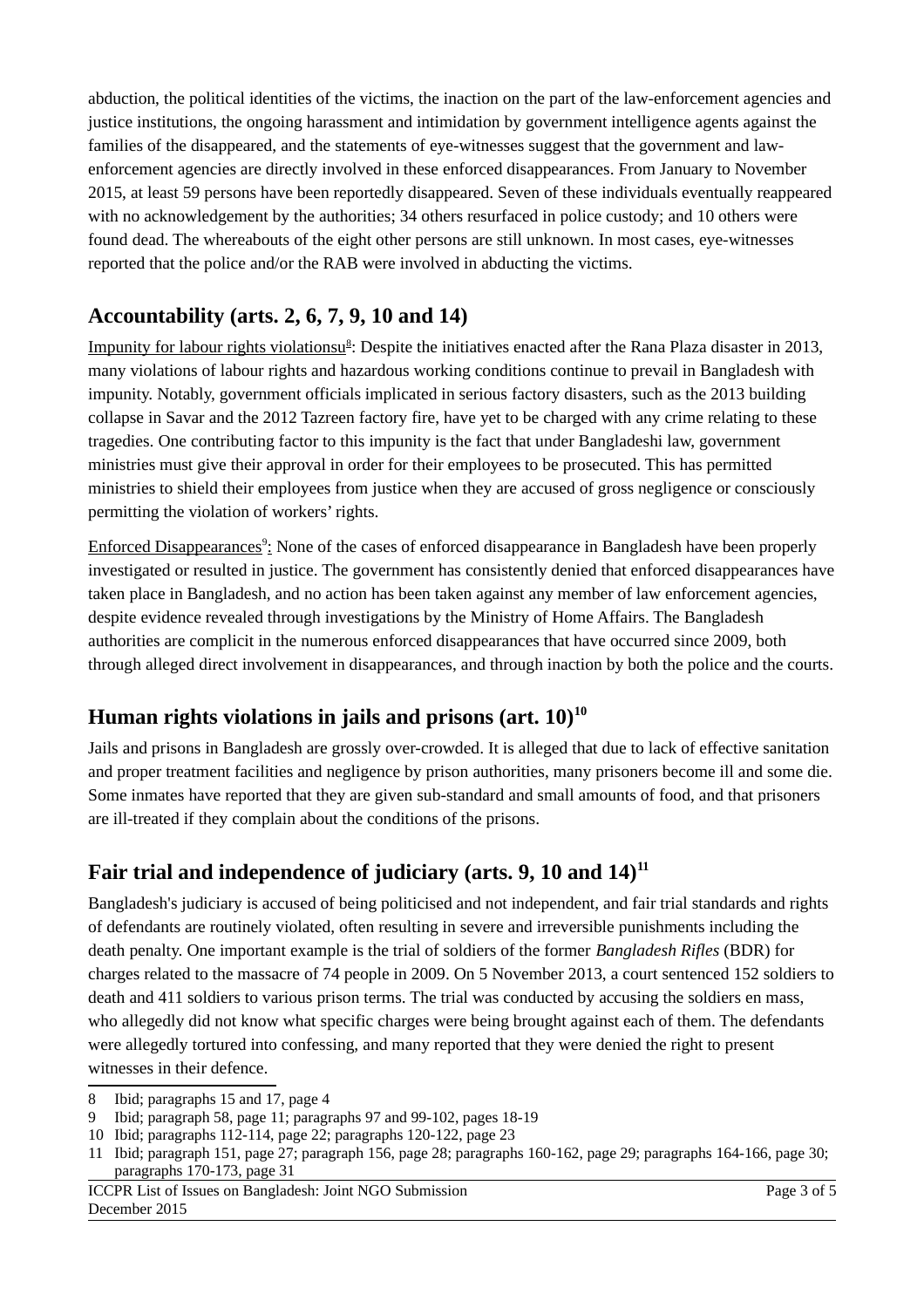#### **Rights of persons belonging to minorities, including freedom of religion and belief (arts. 2, 18, 20,23, 26 and 27)[12](#page-3-0)**

Incidents of land grabbing, intimidation, extortion and various kinds of human rights violations continue to take place against ethnic and religious minorities in Bangladesh. Attacks on places of worship have become a common phenomenon and take place with almost complete impunity, particularly during Durja Puja, the largest religious festival of the Hindu community.

#### **Freedom of expression, freedom of assembly and freedom of association (arts. 19, 21 and 22)**

Repression of civil society<sup>[13](#page-3-1)</sup>: Several civil society groups in Bangladesh, including human rights organisation *Odhikar*, have been subject to increasing harassment and intimidation on the part of government authorities for the past several years. The government is presently preventing Odhikar from engaging in its peaceful and legitimate human rights work by barring their access to legal funding and by charging Odhikar's members under the ICT Act. Several other human rights defenders remain arbitrarily detained or are being subjected to constant surveillance and harassment by the authorities. The government's repression of civil society has now been facilitated by the proposal and adoption of new legislation, including the Information and Communication Technology (ICT) Act and the Foreign Donations (Voluntary Activities) Regulation Act, which aim to limit free speech and to restrict NGOs in their activities.

Attacks on journalists and bloggers<sup>[14](#page-3-2)</sup>: Professional and freelance journalists and bloggers in Bangladesh face imminent risks from the government and from private attacks, particularly if they attempt to investigate stories or publish material that is seen as critical of the government or the religious majority. Reporters and journalists covering the elections irregularities in 2015 were subject to harassment and attacks by ruling party supporters. In addition, several journalists have been arrested throughout 2015 on trumped up charges after having published material critical of the government. Five bloggers were brutally murdered between February and October 2015, ostensibly for their publications in support of atheism, and none of the perpetrators have been brought to justice. The government has yet to properly investigate these murders, and has even legitimised the attacks by publicly reminding bloggers that "hurting religious belief" is a criminal offence in Bangladesh.

Freedom of assembly<sup>[15](#page-3-3)</sup>: The government has used section 144 of the Code of Criminal Procedure to illegitimately shut down meetings and assemblies organised by opposition political parties or alternative groups under the pretext of "mitigating violence". Families of victims of enforced disappearance wanting to organise memorial and awareness raising events have faced intimidation from police and their events have been forcibly cancelled.

#### **Right to take part in the conduct of public affairs, including through free and fair elections (art. 25)[16](#page-3-4)**

Mayoral and council elections in 2015 and upcoming municipal elections scheduled for the end of 2015 or early 2016 have been marred with vote-rigging, violence, intimidation, and attacks at polling centres by local authorities, police, and thugs affiliated to the ruling party. Electoral violence is not new in Bangladesh, and it

<span id="page-3-1"></span>13 Ibid; paragraph 97, page 18; paragraph 190, page 34; paragraph 202, page 37; paragraph 224, page 40

<span id="page-3-0"></span><sup>12</sup> Ibid; paragraphs 195-197, page 35; paragraph 200, page 36; paragraph 217, page 39; paragraph 273, page 48

<span id="page-3-2"></span><sup>14</sup> Ibid; paragraphs 202-206, page 37; paragraphs 212-213, page 38

<span id="page-3-3"></span><sup>15</sup> Ibid; paragraphs 218-222, pages 39-40

<span id="page-3-4"></span><sup>16</sup> Ibid; paragraph 255, page 45

ICCPR List of Issues on Bangladesh: Joint NGO Submission Page 4 of 5 December 2015